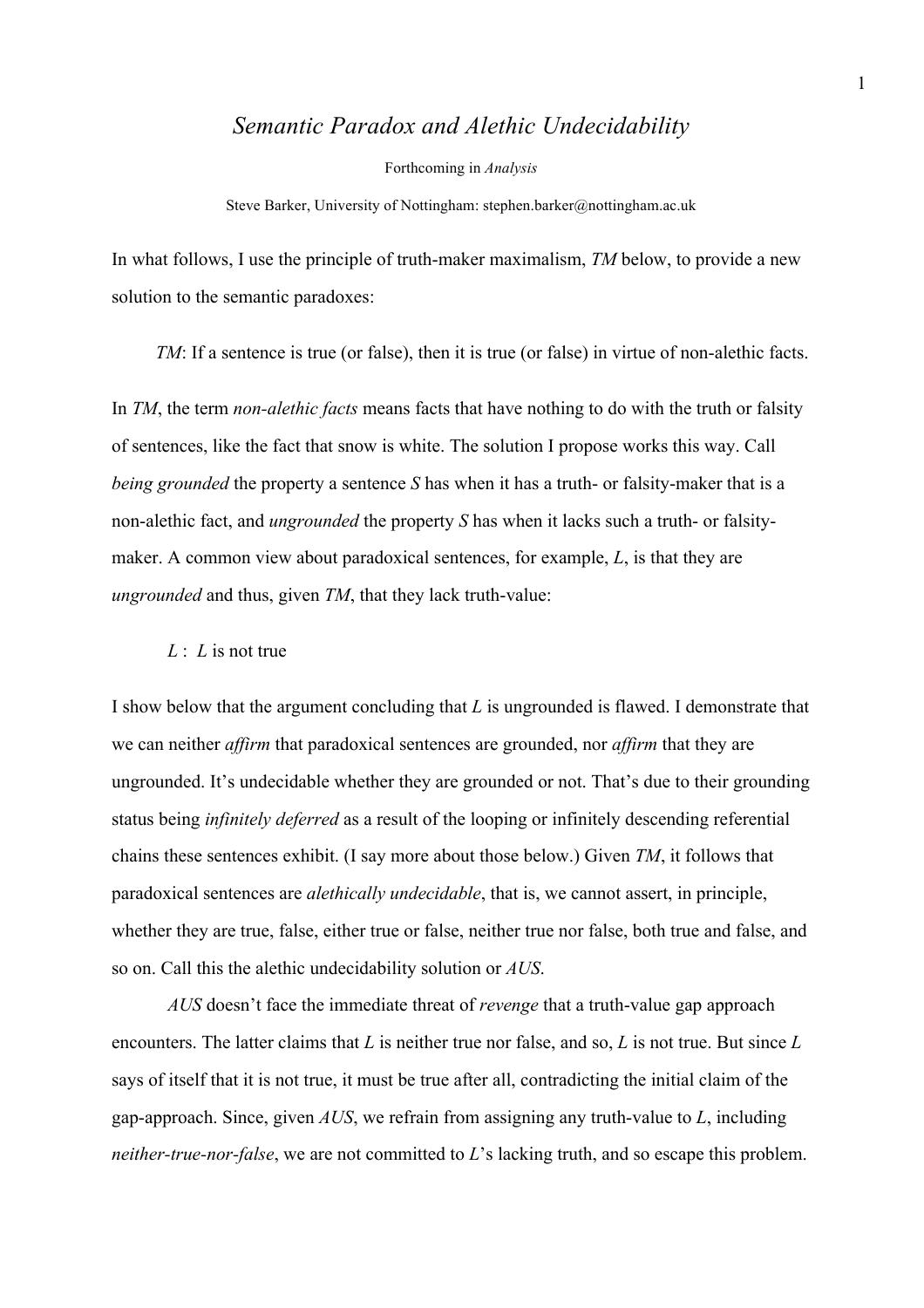No other obvious forms of revenge threaten *AUS* because of its stance that paradoxical sentences are undecidable with respect to all alethic properties.

Below, I clarify my core claims and then argue for them.

*1.* Let an *alethic predicate* be any one-place open-sentence of the form *(...x ...true...)* or *(...x ...false...)* where the other constituents of the open-sentence are standard logical operators: '&', '¬', '∀*x*', etc, or standard modal operators. So, alethic predicates include, *x is true*, *x is false*, ( $\rightarrow$  $\rightarrow$ *x is true*), and so on. Alethic predicates do not include intentional verbs like *believe* or *assert*. So, *(believes of x that x is true)*, *(x is asserted to be true)*, or *(x cannot be said to be true)* are not alethic predicates. Call an *alethic property* any property corresponding to an alethic predicate. We shall be relaxed about the metaphysics of properties in what follows and allow that each meaningful predicate corresponds to a property. (Nothing hangs on it.)

By *alethic fact* I mean any fact about a sentence or sentences that can be described using only alethic predicates and reference to sentences. *TM* above distils the idea that the truth or falsity of sentences, whether contingent or necessary, is ultimately determined by *non-alethic fact*, in this sense. I will not be concerned with the general metaphysical question of how exactly to fashion an adequate development of *TM* or with defending the principle. 1 *TM* is controversial but many find it compelling.

Paradoxical sentences, sentences like *L*, are members of a class of sentences with looping or infinitely descending referential chains such that it is impossible to derive any specification of a ground for such sentences. Below, *Regress* and *Loop*, and *T* are other instances of this class:

| <i>Regress:</i> $(0)$ (1) is true | <i>Loop</i> : $(0)$ $(1)$ is true |
|-----------------------------------|-----------------------------------|
| $(1)$ (2) is true                 | $(1)$ (0) is true                 |
| $(2)$ (3) is true                 |                                   |
| etc.                              | $T: T$ is true                    |

 <sup>1</sup> *TM* itself must, by its own lights, have a truth-maker. The truth-maker of *TM*, we may suppose, is the very nature of truth/falsity to be dependent in the way indicated by *TM*. This is a fact about truth, but not an alethic fact in the sense we have defined. I won't examine here how we ought to conceive of the nature of truth/falsity.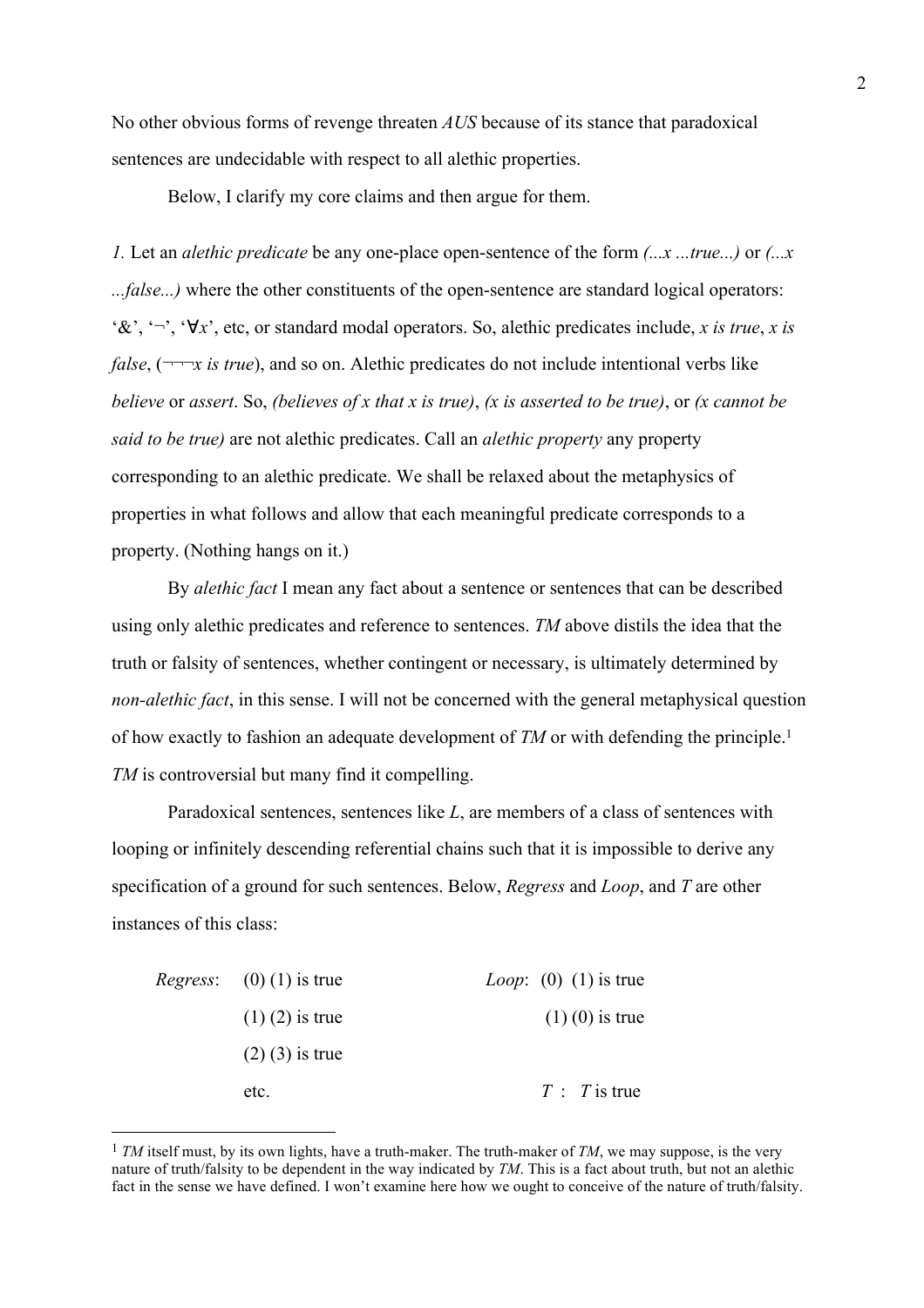*Regress* is a clear instance of the unspecifiability of ground I am pointing to. In *Regress*, sentence (0) says *(1) is true*. (1) says *(2) is true*. (2) says *(3) is true*, and so on. Each sentence in the list simply says that the sentence below it is true. At no point do we find a sentence that describes a non-alethic condition—like *snow is white*, or *grass is purple*. Similar comments apply to *L* and *T*, the only difference being that *L* and *T* are self-referential. An inquiry into what *L* is ultimately about always loops back to *L*, a sentence describing the lack of truth of a sentence. We never encounter a sentence that specifies a ground, like snow is white, since we always return to *L*. *Loop* (0) is just like *T* and *L* in this respect, except there is an intermediate sentence.

Call the property exhibited by these sentences *being ground-unspecifiable*. So a sentence *S* is ground-unspecifiable if and only if there is no sentence, *referentially downstream* from *S* that specifies a potential ground for *S*. <sup>2</sup> Analytically the property of being ground-unspecifiable is distinct from the property of being *ungrounded*. The former implies that it is impossible to specify a ground for a sentence *S*. It does not follow, logically, from this, that there is no ground for *S*. It could be that the impossibility of specifying a ground for *S* arises not from the fact that *S* lacks a ground, but from the fact that the grounding status of *S* is *undecidable*. That would mean that even a perfect representation of reality would neither represent *S* as grounded nor represent *S* as ungrounded. This, indeed, is what I argue is the case. Ground-unspecifiable sentences are undecidable as to whether they have grounds or not. We cannot then affirm that they are ungrounded.

In what follows I first present the case for ground-unspecifiable sentences being ungrounded. I will then show how the case is flawed, and demonstrate why we have to accept undecidability.

*2*. It seems plausible to think along the following lines. The only way a sentence *S* can be grounded is if there is a sentence *R* referentially downstream from *S* that describes a nonalethic condition. (That's how *S* gets hooked onto non-alethic reality.) Contraposing then we ought to accept:

 <sup>2</sup> I won't define 'referentially downstream' here, since the intuitive idea is obvious enough.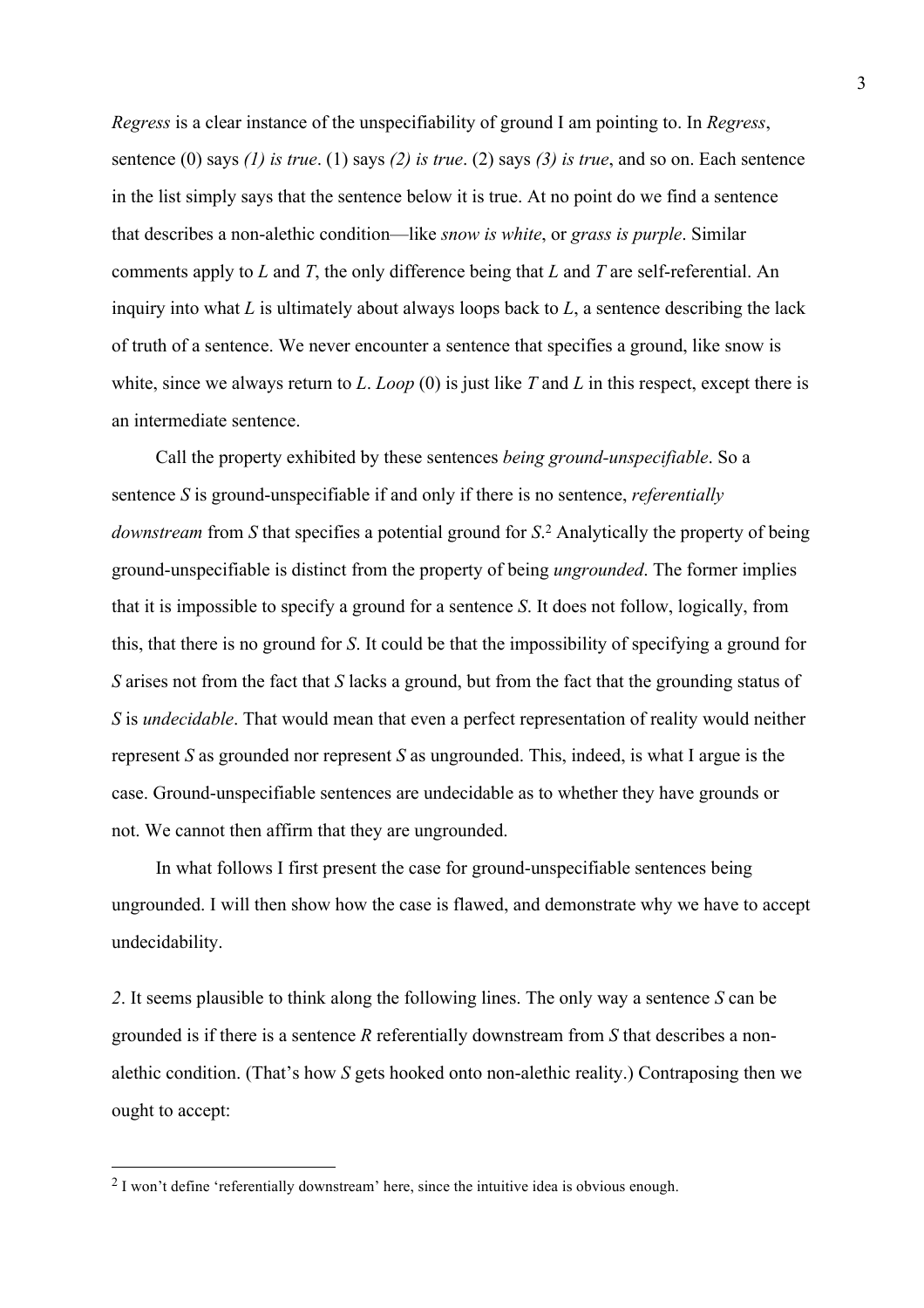*G-principle*: If there is no sentence *R* downstream from *S* that describes a non-alethic condition, then *S* is ungrounded.

Ground-unspecifiable sentences are such that no sentence *R* referentially downstream from them describes a non-alethic condition. (For example, inspect *Regress* (0). All downstream sentences describe alethic conditions.) So, given *G-principle*, ground-unspecifiable sentences are ungrounded.

Here is another closely related argument for ungroundedness. Think of a hierarchy of sentences modelled on Kripke's (1975) hierarchy. Level-0 sentences are about non-alethic reality. Level-1 sentences are truth- or falsity-ascriptions of whatever logical complexity about those sentences. Level-2 sentences are truth- and falsity-ascriptions of whatever logical complexity about level-1 sentences or about both level-1 and level-0 sentences, and so on, up to transfinite levels. If a sentence is in the hierarchy, it's grounded. But one might also hold:

*H-principle*: If a sentence *S* is not in the hierarchy, it's ungrounded.

Ground-unspecifiable sentences are not in the hierarchy, and so, by *H-principle*, are ungrounded. Accepting *H-hierarchy* boils down to accepting *G-principle*. The reason is that being in the hierarchy and having a sentence *R* referentially downstream describing nonalethic reality are equivalent. (That's easily confirmed by the reader.) Hence this argument adds nothing essentially new to the case for ungroundedness.

Should we accept these arguments? No. They are flawed. Affirming *G-principle* and *H-principle* only looks plausible if we ignore the infinite deferment of grounding that the dependency of truth and ground-unspecifiability imply. Let's first see what this infinite deferment is and then how it impacts on our acceptance of these principles.

Take (0) in *Regress*. In considering the question of whether (0) is grounded or not, one should be aware of the following facts about dependency relations between sentences in *Regress*. Suppose a sentence  $(n)$  in *Regress* is grounded. Then  $(n + 1)$  must be grounded, and, moreover,  $(n)$  is grounded *because*  $(n + 1)$  is, and not vice versa. Suppose  $(n)$  is ungrounded.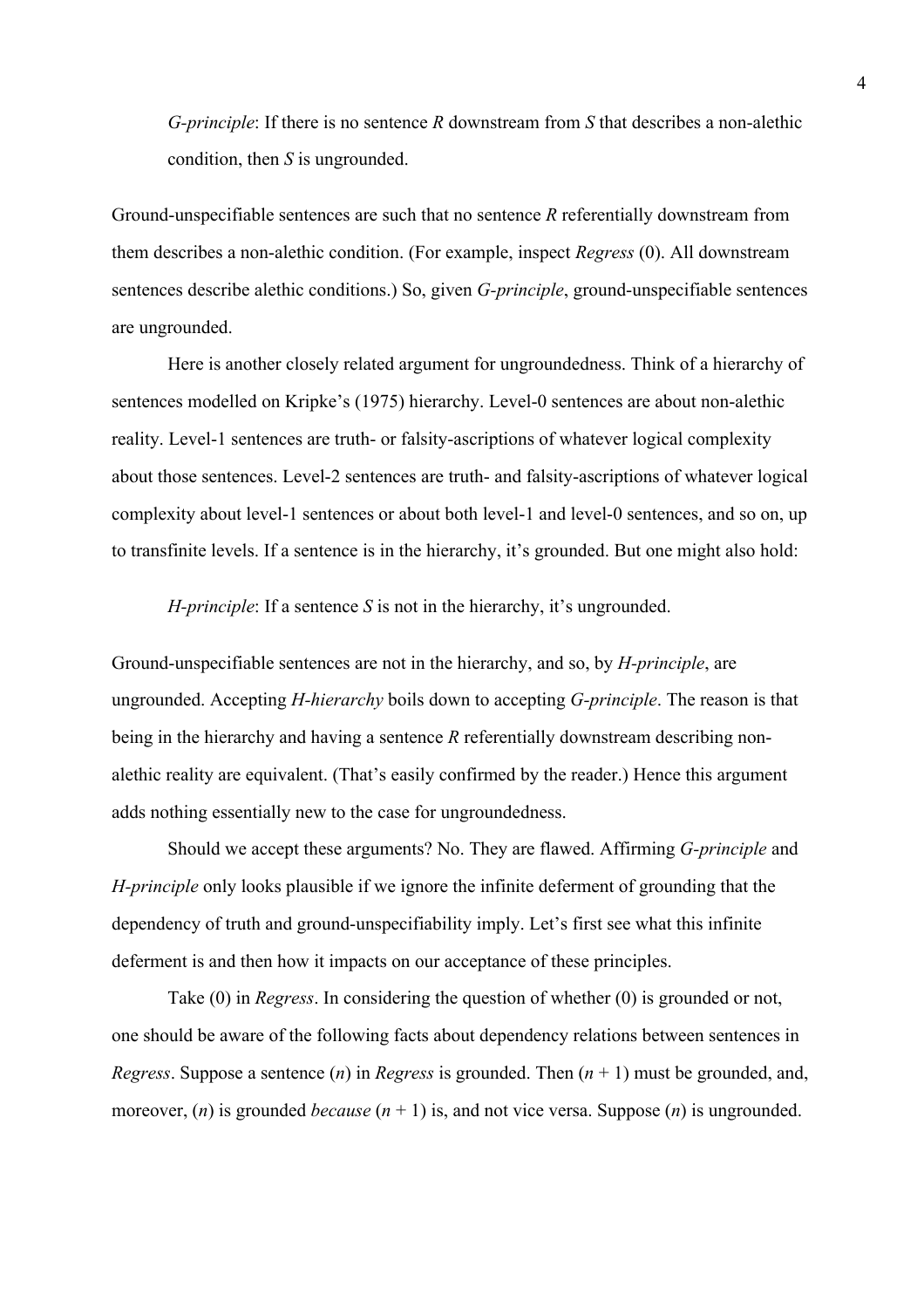Then  $(n)$  must be ungrounded *because*  $(n + 1)$  is ungrounded, and not vice versa. Summing up we can say:

For all sentences (*n*) in *Regress*, the grounding status of (*n*)—its being grounded or its being ungrounded—holds in virtue of the grounding status of  $(n + 1)$ —its being grounded or its being ungrounded.

This general fact of dependency just arises from the fact that every sentence (*n*) in *Regress* inherits its alethic features from  $(n + 1)$ , since  $(n)$  is about  $(n + 1)$ 's truth.

Given these dependency relations, (0)'s being grounded/ungrounded depends on (1)'s being grounded/ungrounded, which depends on (2)'s being grounded/ungrounded, and so on, ad infinitum. Or, for all (*n*), (0)'s being grounded or not depends on (*n*)'s being grounded or not. What should we say about (0)'s grounding status? I submit that we should say that (0)'s grounding status is infinitely deferred. It's never settled, and so undecidable. We cannot then affirm, following *G-Principle*, that (0) is ungrounded. Let's see why exactly.

Consider (0) in *Regress*. It is true that no sentence (*n*) in *Regress* referentially downstream from (0) describes a non-alethic condition. But to infer—as *G-principle* requires—that (0) is ungrounded from that fact is to forget the infinite deferment of grounding. Given the referential structure of *Regress*, the grounding of no sentence (*n*) in *Regress* depends on that sentence describing non-alethic reality, but always on the grounding of the sentence  $(n + 1)$  below it. So no sentence  $(n)$ 's failure to describe non-alethic reality can be a reason for claiming that (0) fails to be grounded, since each sentence (*n*) transfers responsibility for fixation of grounding onto the next sentence  $(n + 1)$ . Since no sentence  $(n)$ can be held up as the source of  $(0)$ 's failing to be grounded, we cannot say that  $(0)$  is ungrounded on the basis that no sentence (*n*) describes a non-alethic condition, which is what *G-principle* assumes.

In sum: All sentences (*n*) in *Regress* transfer the fixation of (0)'s grounding status to  $(n + 1)$ . So, the fact that no  $(n)$  describes a non-alethic condition, cannot be a reason to affirm (0)'s ungroundedness since its grounding never depends on any of them doing so. Hence we cannot affirm that (0) is ungrounded. We cannot affirm that (0) is grounded either—that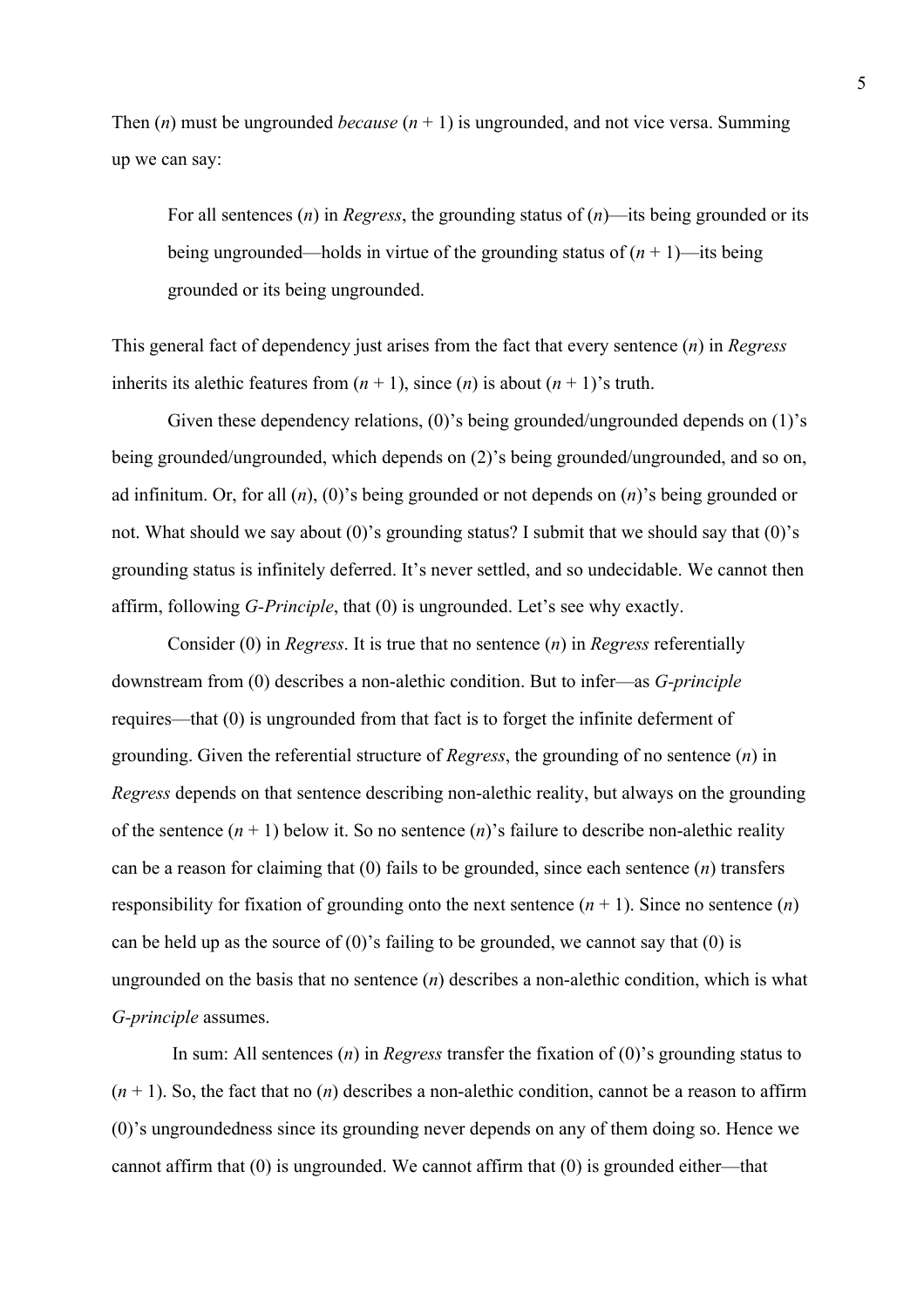would require uncovering a sentence *R* referentially downstream from (0) describing a nonalethic-condition. So (0)'s status is undecidable.

It follows that *G-principle* cannot be affirmed. Indeed, it's undecidable since there are sentences *S*, with no sentences *R* downstream from them describing non-alethic conditions, whose grounding status is undecidable. Since *H-principle* is equivalent to *G-principle*, the former must undecidable also. The Kripke-style argument then fails.

We have been looking at sentences like *Regress* (0) whose ground-unspecifiability arises from infinitely descending referential chains. But, we can apply the infinite deferment argument for undecidability to sentences whose ground-unspecifiability arises through looping, the simplest form of which is *T*. Implicit in *T*'s self-reference is an infinite series of interpretative stages. We can partially express this as follows:

*T* refers to a sentence that says *T is true*, which refers to a sentence that says *T is true*, which refers to a sentence that says *T is true*, ad infinitum.

At each stage we ascertain a content: *T is true*. This content describes an alethic condition, that a sentence *T* is true. So, at each stage, no grounding condition is specified. But there is always a further interpretative stage after any given stage. This shows that *T*, due to its self – reference, is referentially down stream from itself.

Using *G-principle* and *H-principle*, we might attempt, again to show that *T* must be ungrounded. But again, for exactly the same reasons we can show these arguments are flawed. The fact that there is no sentence downstream from *T* describing a non-alethic condition cannot be a reason for claiming that *T* fails to be grounded, since *T* as each interpretive stage transfers responsibility for fixation of grounding onto *T* at the next stage. Since *T* at no stage can be held up as the source of *T*'s failing to be grounded, we cannot say that *T* is ungrounded on the basis that no sentence at any interpretive stage describes a nonalethic condition.

In short, whether sentence *S*'s ground-unspecifiability comes through infinite descent or looping we can argue for the same conclusion: it's undecidable whether *S* is grounded or not. *Undecidability* here just means unassertable in principle. This unassertability is not due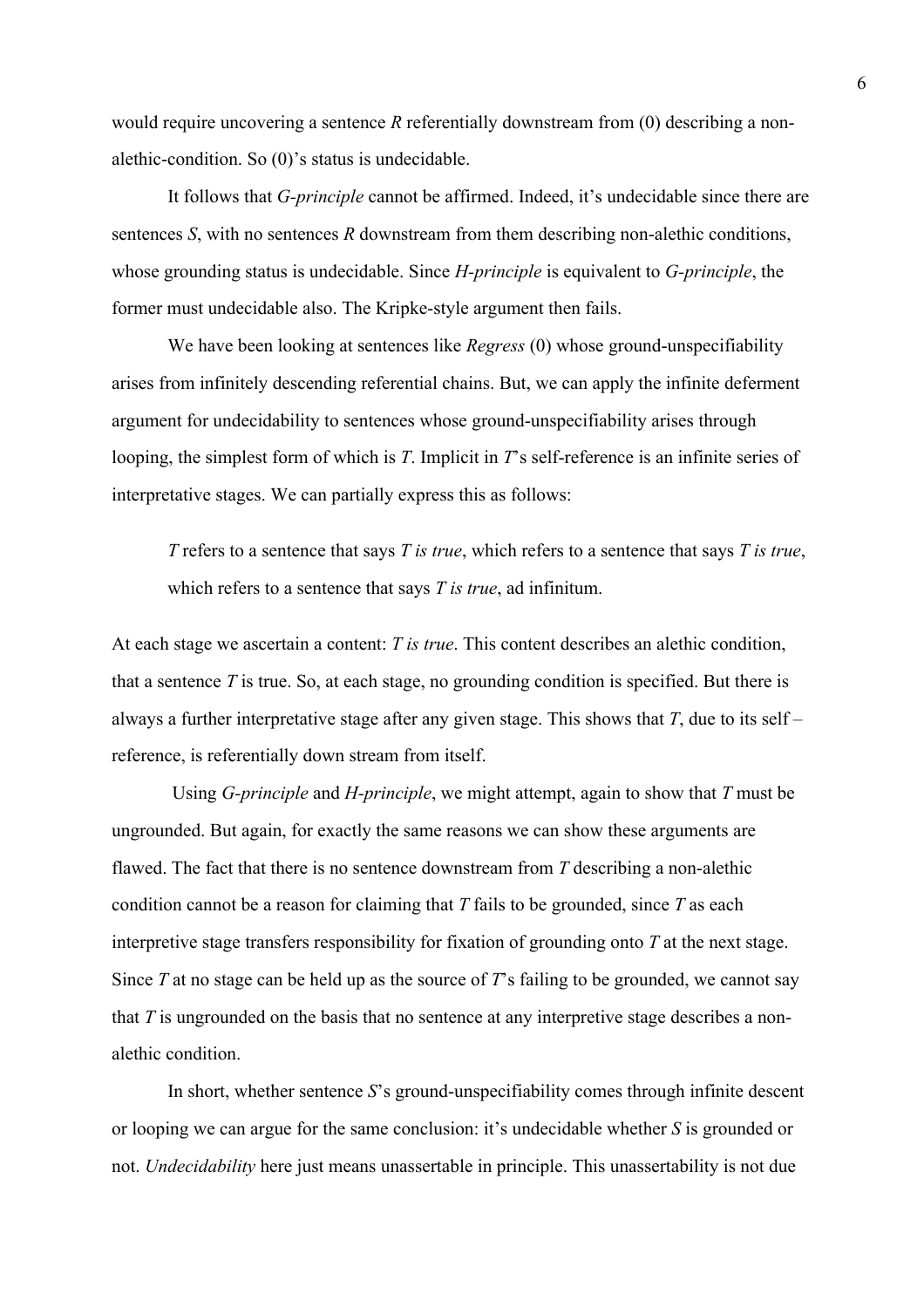to epistemic limitation or verification transcendent fact. It means that a perfect representation of reality would neither assign such sentences the status *grounded* nor *ungrounded*.

*3.* Ground-unspecifiable sentences are undecidable with respect to their grounding status. Given *TM*—which says that all alethic properties must be grounded—it follows that such sentences are undecidable with respect to their alethic properties. For example, it's undecidable whether (0) in *Regress* is either true or false, lacks truth and falsity, is both true and false, and so on. Each alethic property, given *TM*, requires a non-alethic truth- or falsemaker. But none can be assigned to (0). Call this undecidability with respect to alethic properties *alethic-undecidability* or *A undecidability* for short.

As we noted, the class of ground-unspecifiable sentences includes those sentences that are the alethic paradoxes, the simplest, and best known of which, are the Liars, sentences such as *L* above. So, given *TM*, it's undecidable whether *L* is true, false, either true or false, neither true nor false. In particular, it's undecidable whether *L* is both true or false. It's not denied, but it's not affirmed either. To be both true and false, by *TM*, *L* would have to have both a truth-maker and a falsity-maker, but it's undecidable that it has either.

That's the essence of the alethic undecidability solution—*AUS*. <sup>3</sup> *AUS* uses *TM* to derive the conclusion that  $L$  is <sup>A</sup>undecidable. What, however, of the derivation of a contradiction from *L* via the *T*-schema? To so derive a contradiction, we need to be able to affirm the biconditional  $T^L$  below:

 $T^L \cdot L$  is true iff *L* is not true

However,  $T^L$  is <sup>A</sup>undecidable, since it's a ground-unspecifiable sentence, given *L* is. So, *AUS* undercuts the standard reasoning generating the contradiction.

Although the biconditional  $T^L$  is <sup>A</sup>undecidable, we can still affirm the validity of the *T*-schema. The reason why is that our judgements of the validity of logical/semantic schemata should not take into account <sup>A</sup>undecidable sentences, since <sup>A</sup>undecidability is not

 <sup>3</sup> *AUS* is not a meaningless solution. We cannot affirm that *<sup>L</sup>* expresses no proposition, as some theorists have proposed (Goldstein 2000). If *L* expresses no proposition then it lacks truth. But we cannot say *L* lacks truth according to *AUS*. Therefore we cannot say *L* fails to express a proposition.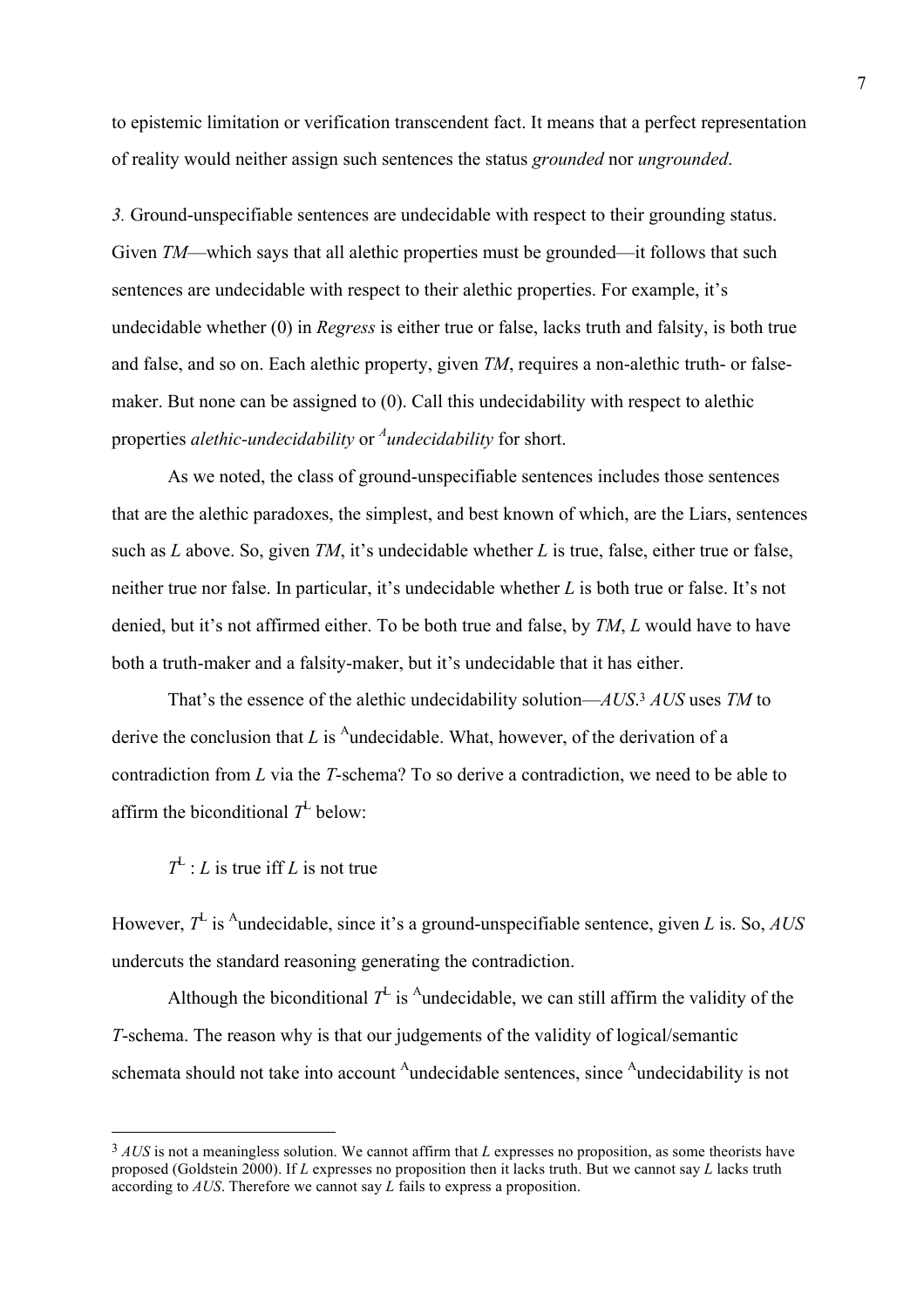an alternative truth-value, but, instead, undecidability with respect to all truth-values. There is no *logical* incompatibility between *S is A undecidable* and *S is true* or *S is not true*, etc. Affirming, *S is true but <sup>A</sup> undecidable* is a form of Moore's paradox. It's like asserting: *S is true but one cannot assert that S is true*. We cannot therefore define logical connectives with  $A$ undecidability as one value. If  $A$ undecidability does not enter into logical relations with truth-values, it ought not to be considered in connection with validity. Validity should be defined purely in terms of <sup>*A*</sup> decidable</sup> sentences. In those terms, the *T*-schema is valid. Therefore, in refraining from asserting  $T<sup>L</sup>$ , we are not tacitly withdrawing from the  $T<sup>L</sup>$ schema.4

The impact of <sup>A</sup>undecidability on reason and logic is purely *pragmatic*. If we discover that a sentence *S* is <sup>A</sup>undecidable—due to its being ground-unspecifiable—we ought to stop reasoning with it, unless, that is, we explicitly or implicitly assume that it is <sup>A</sup>decidable. If I assume *L* is <sup>A</sup>decidable, I can reason with *L*. But when I uncover contradictions, and recognize that it's ground-unspecifiable. I should just conclude that it's  $^{\text{A}}$ undecidable, and withdraw from the reasoning.

4. AUS applies uniformly to paradoxical sentences always issuing in the judgement that they are Aundecidable. Consider the contingent liars involving universal quantification, below, where on page 1,  $P<sup>1</sup>$  is written, and page 2,  $P<sup>2</sup>$  is written:

*P*1 : Every sentence on page 2 is not true

 $P^2$ : Every sentence on page 1 is true.

It's easy to show that  $P^1$  and  $P^2$  are ground-unspecifiable. For example,  $P^1$  says that certain sentences on page 2 are not true. The only sentence on page 2 is  $P^2$  and it says that the sentences on page 1 are true. The only sentence there is  $P<sup>1</sup>$  and it says the sentences on page 2 are not true. And so on. At no point can a specification of a condition be derived that does not concern the truth or lack of truth of sentences. Given the circumstances of the case, both

<sup>&</sup>lt;sup>4</sup> Note that the fact that there are <sup>A</sup>undecidable sentences does not undermine our affirmation of *TM*. If it's *decided* that any sentence is true or false, then it's *decided* that it has a ground. If the alethic status of any sentences is undecidable, then it's grounding status is undecidable, and vice versa.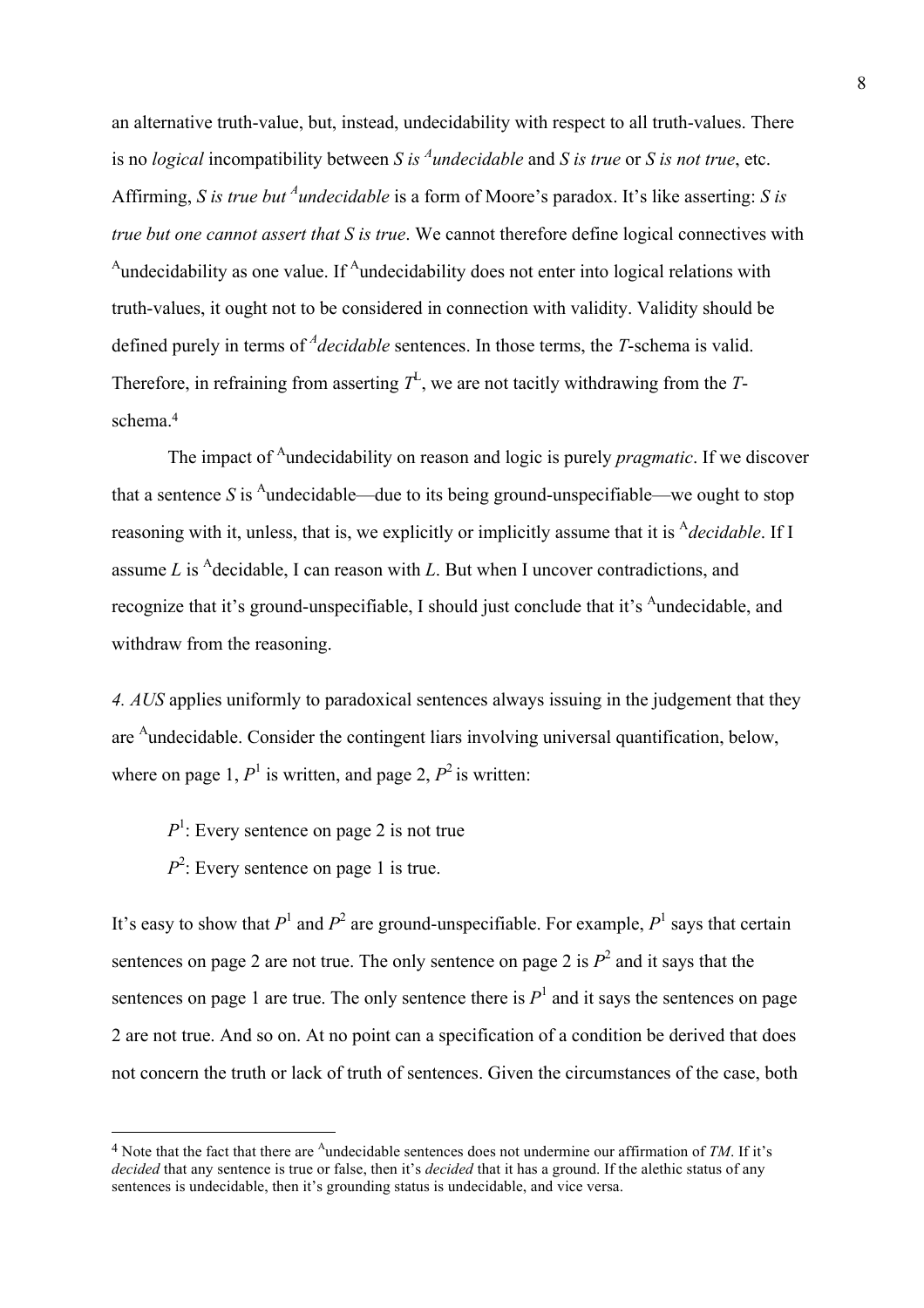sentences are ground-unspecifiable. Our conclusion should not be that they are ungrounded and, and so lack truth-value, but that it's undecidable what the alethic properties of these sentences are.<sup>5</sup>

Consider now Curry's paradox:

### *C* : If *C* is true, then God exists

Given a supposition that *C* is true, we can easily prove that God exists, and so, by conditional introduction, prove *C*, and thus that *C* is true, and thus that God exists by modus ponens. How does *AUS* deal with this? The sentence *C is true* is a ground-unspecifiable sentence. It's ground-unspecifiable because *C* is. *C* is ground-unspecifiable because of its reflexive referential properties. As noted above, we should not allow proofs with ground-unspecifiable sentences. So, the right response to the Curry is just to refrain from the initial step of the proof, which is to suppose that *C* is true. The proof then is blocked.

*AUS* also explains what's going on in open pair sentences such as:

 $O_1$ :  $O_2$  is not true.

 $O_2$ :  $O_1$  is not true.

We can assign  $O_1$  truth and  $O_2$  falsity (or neither-true-nor-false), or  $O_1$  falsity (or neithertrue-nor-false) and  $O_2$  truth, but we cannot assign the pair identical truth-values. The problem is that the sentences are semantically identical, and so should get the same truth-values. <sup>6</sup> In contrast to approaches that assign truth-values, *AUS* has no difficulties at all with open pairs. It gives a perfectly symmetrical and principled analysis. Each member of the pair is Aundecidable for exactly the same reasons. Each is ground-unspecifiable. So, *AUS* gives us symmetry and consistency.

*5.* It seems that *AUS* might have a general solution on offer to the semantic paradoxes. However, every solution to the semantic paradoxes must confront the challenge of revenge.

 <sup>5</sup> It's simple to see how *AUS* applies to Yablo's (1993) paradox. An infinite sequence of sentences each one saying that all below it are untrue will be such that all sentences are ground-unspecifiable, and so <sup>A</sup>undecidable. No paradox can then arise.

<sup>6</sup> See Armour-Garb and Woodbridge 2006 for detailed examination of open pairs.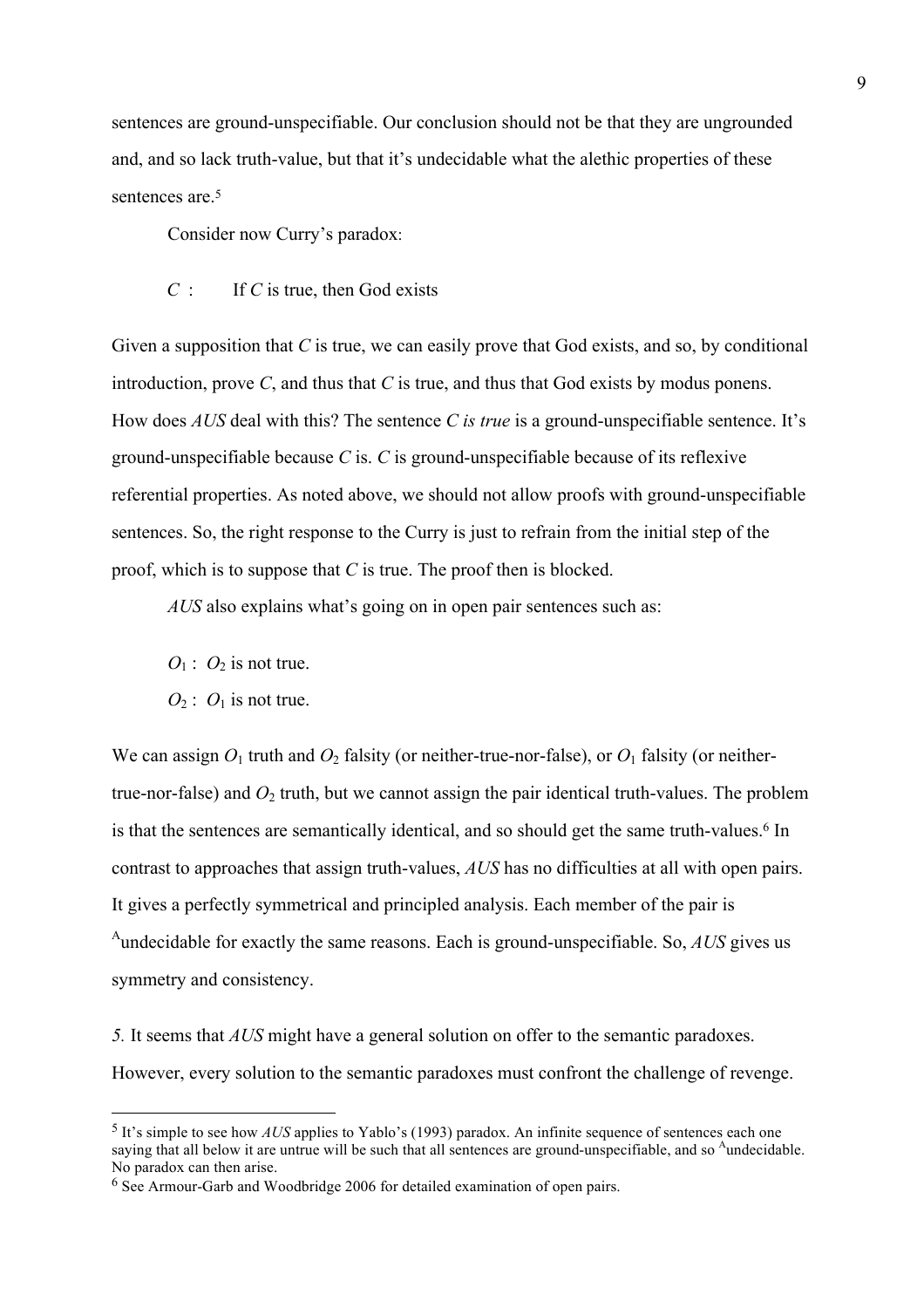The obvious sorts of candidates for revenge for *AUS* are sentences like sentence (0), (1), etc, in *I-Regress* and *R* in *I-Loop*:

*I-Regress* : (0) (1) is <sup>A</sup>undecidable *I-Loop* : *R* : *R* is <sup>A</sup>undecidable. (1) (2) is <sup>A</sup>undecidable (2) (3) is  $A$ undecidable etc.

Are these sentences <sup>A</sup>undecidable? If they are, then it seems that *AUS* is in trouble. Suppose (0), (1), etc, are <sup>A</sup>undecidable. Then (0) says something of (1) that's true, namely, that it's Aundecidable. So we conclude: *(0) is true but one cannot assert that it's true*. Perhaps that's not a formal contradiction, but at the very least it's a Moorean pragmatic one.

Fortunately, this problem never arises, since, in fact, the claim that these sentences are <sup>A</sup>undecidable is <sup>A</sup>undecidable. This is how. Ask whether (0) is <sup>A</sup>undecidable. Answers depend on the status of  $(0)$ , and what it says. Its subject-matter is  $(1)$ . To determine if  $(1)$  is <sup>A</sup>undecidable, we have to consider its subject matter, (2). And so on, ad infinitum. In short, determination of the outcome of the question *Is (0)* <sup>A</sup>*undecidable?* depends on the outcome of *Is (1)* <sup>A</sup>undecidable? which depends on the outcome of *Is (2)* <sup>A</sup>undecidable?, and so on ad infinitum. We enter an infinitely descending *processing regress* with respect to the initial enquiry. If this is right, it's undecidable whether the condition *(0)* is <sup>A</sup>undecidable obtains. That means one cannot say that it's true that one cannot say that (0) is true. And so on. So there is no threat of contradiction after all. (The same holds for *R-Loop*, except that in this case we have processing loop rather than infinite descent.)

One might object that even if it's  $^{\text{A}}$ undecidable that (0) is  $^{\text{A}}$ undecidable, we cannot avoid recognizing that we cannot affirm: *(0) is true*, *(0) is false*, *(0) is neither true nor false*, etc. Does that not mean we have to recognize that  $(0)$  is <sup>A</sup>undecidable? But noting that we won't in fact affirm, *(0) is true*, *(0) is false*, *(0) is neither true nor false*, etc, because it's Aundecidable that (0) is <sup>A</sup>undecidable, is not the same as recognizing that we cannot affirm it. The fact that we do not affirm these sentences is the result of the fact that we cannot affirm